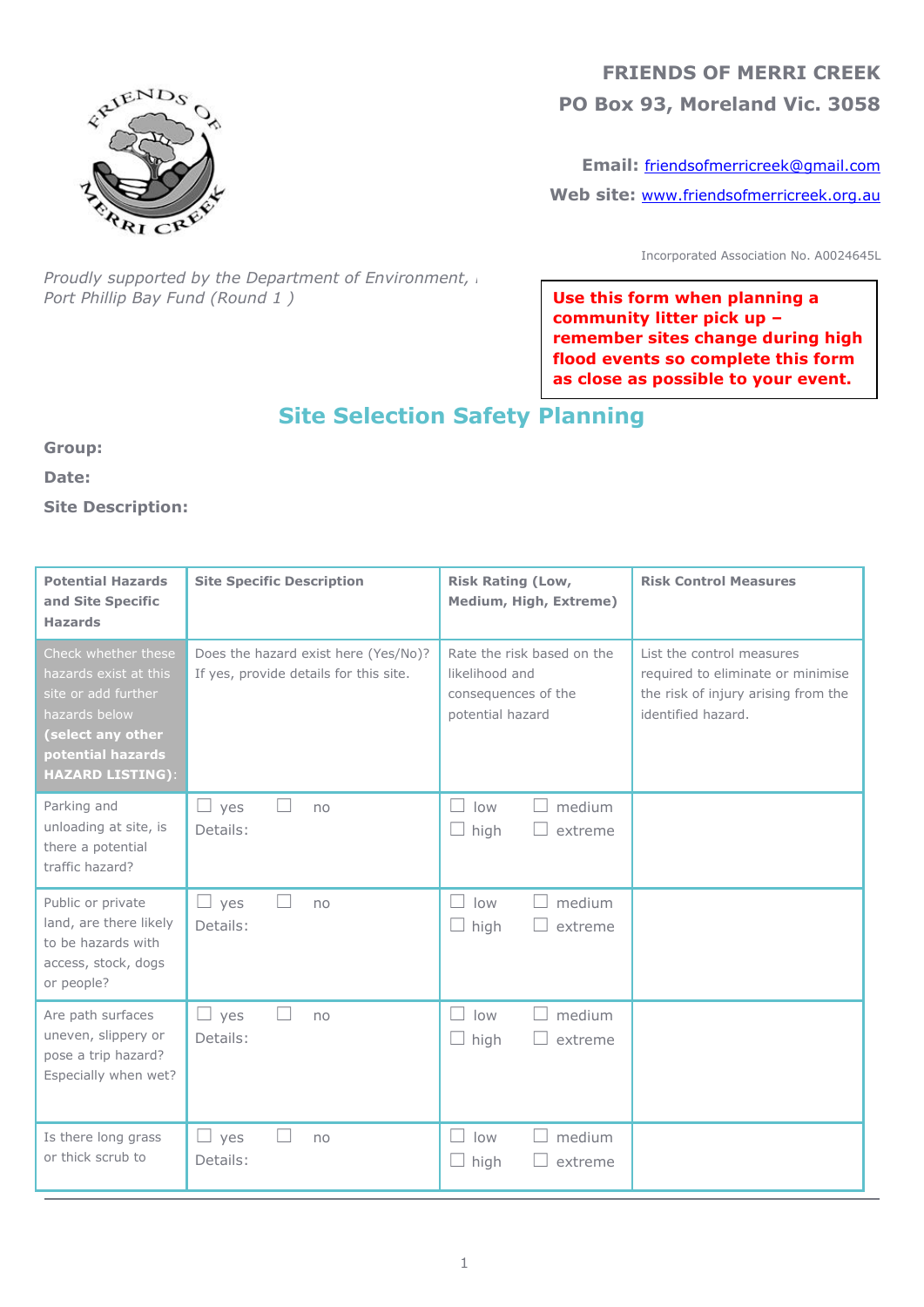| walk through?                                                                                    |                                                         |                                            |  |
|--------------------------------------------------------------------------------------------------|---------------------------------------------------------|--------------------------------------------|--|
| Is there overhead or<br>overhanging<br>vegetation that<br>poses a falling or<br>whiplash hazard? | $\Box$<br>□<br>yes<br>no<br>Details:                    | medium<br>low<br>high<br>extreme           |  |
| Does equipment<br>need to be carried<br>far from the car?                                        | $\Box$ yes<br>∟<br>no<br>Details:                       | medium<br>low<br>high<br>extreme           |  |
| Is there protection<br>from the elements at<br>the site?                                         | u<br>yes<br>no<br>Details:                              | medium<br>low<br>$\Box$ high<br>extreme    |  |
| Are there stormwater<br>drains flowing<br>upstream of the<br>sampling site?                      | u.<br>yes<br>L<br>no<br>Details:                        | low<br>medium<br>high<br>extreme           |  |
| Are the banks<br>eroded, overhanging<br>or unstable?                                             | $\Box$ yes<br>Н<br>no<br>Details:                       | medium<br>low<br>high<br>extreme           |  |
| Are the banks steep?                                                                             | L<br>$\Box$ yes<br>no<br>Details:                       | medium<br>low<br>extreme<br>high           |  |
| Is there limited<br>space at this site for<br>a large group to pick<br>up litter?                | yes<br>no<br>ப<br>Details:                              | low<br>medium<br>high<br>extreme<br>$\Box$ |  |
| Is the site isolated?                                                                            | $\Box$ yes<br>Н<br>no<br>Details:                       | medium<br>low<br>high<br>extreme           |  |
| Is the site in a high<br>bushfire danger<br>area?                                                | yes<br>$\overline{\phantom{0}}$<br>e.<br>no<br>Details: | medium<br>low<br>$\Box$ high<br>extreme    |  |
| Is there a high<br>danger of drowning<br>due to depth/speed<br>of the creek?                     | $\Box$ yes<br>$\mathbb{R}^n$<br>no<br>Details:          | low<br>medium<br>high<br>extreme           |  |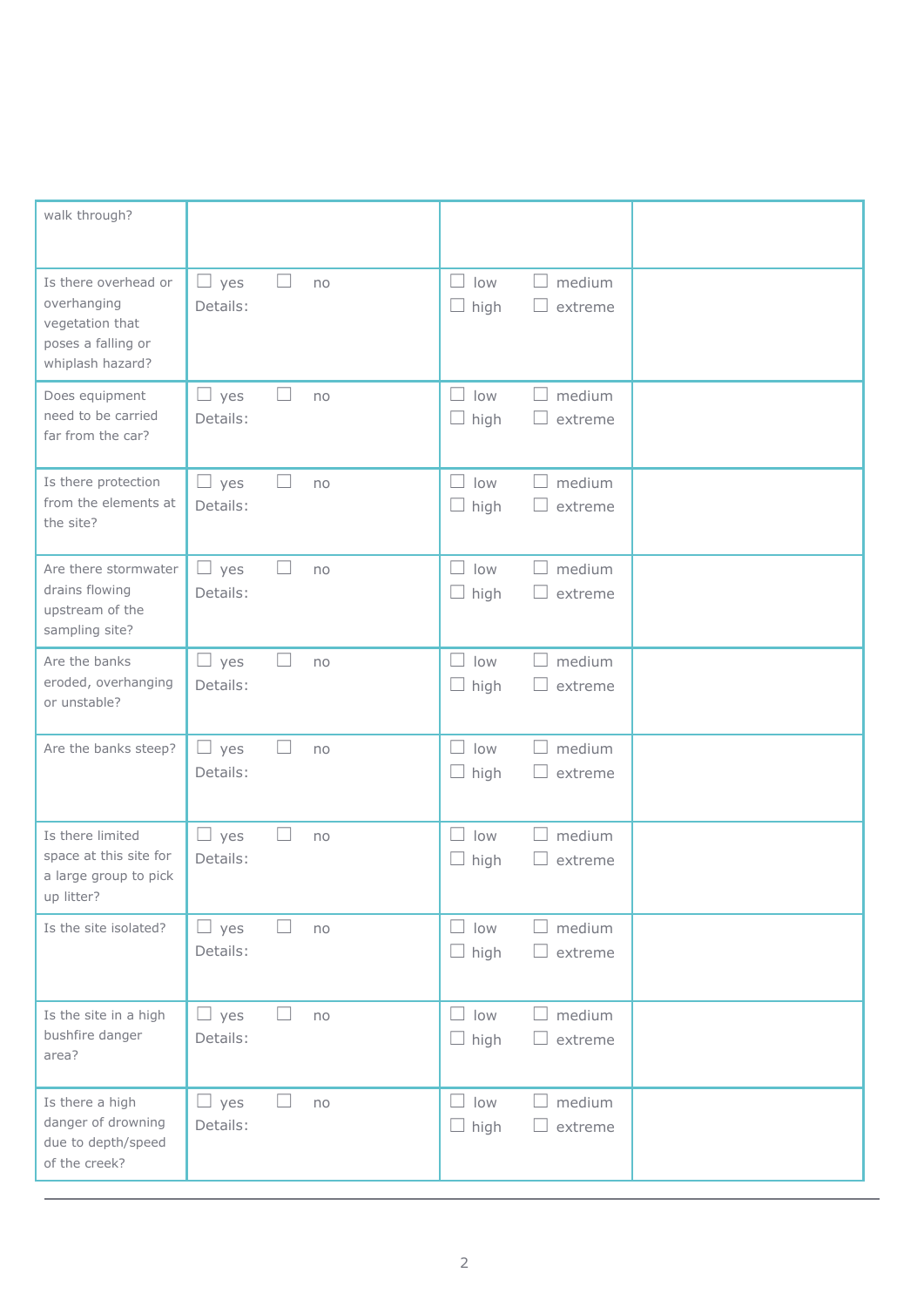| Additional risk<br>identified: | yes<br>no<br>÷<br>$\overline{\phantom{0}}$<br>Details: | medium<br>low<br>high<br>extreme      |
|--------------------------------|--------------------------------------------------------|---------------------------------------|
| Additional risk<br>identified: | yes<br>no<br>Details:                                  | medium<br>×<br>low<br>high<br>extreme |

## **PHOTOGRAPHS OF SITE TO ILLUSTRATE SAFETY HAZARDS**

#### **HAZARD LISTING**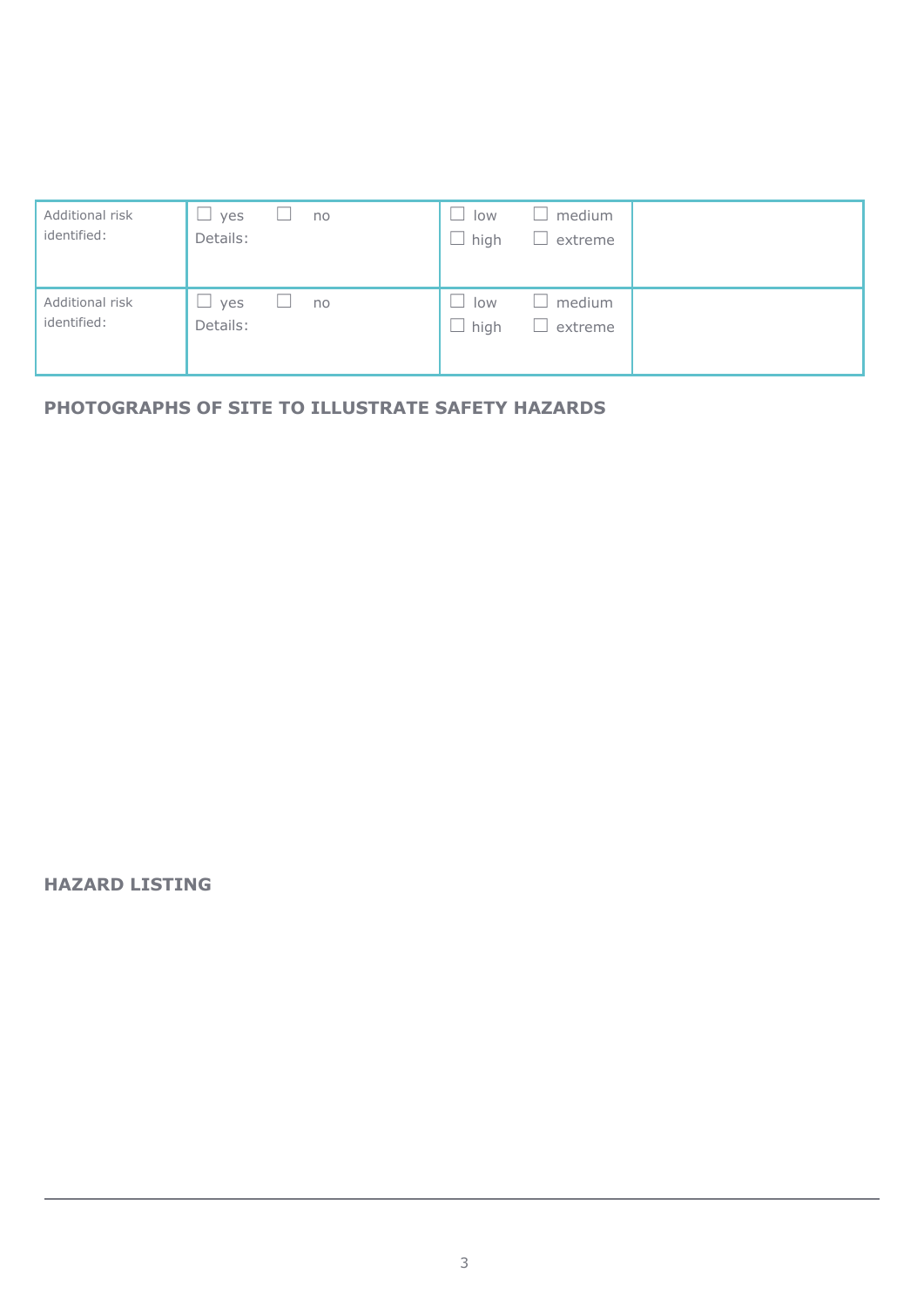| <b>Animals/Insects/Vegetation</b>                                             | $\Box$ | Powered equipment, tools and<br>appliances     | $\Box$ | Awkward objects                |                                                | <b>Radiation</b>                                                   | $\Box$ |
|-------------------------------------------------------------------------------|--------|------------------------------------------------|--------|--------------------------------|------------------------------------------------|--------------------------------------------------------------------|--------|
| Animals/Insects (live or non-living)                                          | $\Box$ | Non powered equipment, tools and<br>appliances | $\Box$ | Ergonomic design               | $\Box$                                         | Ionising radiation source                                          | $\Box$ |
| Vegetation                                                                    | $\Box$ | Hot work equipment                             | $\Box$ | Task design and methodology    | $\Box$                                         |                                                                    | $\Box$ |
| <b>Assault/Violence</b>                                                       | $\Box$ | <b>Noise</b>                                   | $\Box$ | <b>Mental/Physical/Social</b>  | $\Box$                                         | <b>Work Environment</b>                                            | $\Box$ |
| Aggressive member of public, staff,<br>stakeholder, customer, contractor etc. | $\Box$ | Vibration                                      | $\Box$ | Fatigue                        | $\Box$                                         | Lighting                                                           | $\Box$ |
| <b>Biological</b>                                                             | $\Box$ | Heat                                           | □      | Drugs/Alcohol                  | $\Box$                                         | Workplace cleanliness                                              | $\Box$ |
| Algae/bacterial/viral agents                                                  | □      | Ergonomic design/weight                        | □      | Inappropriate member of staff  | □                                              | Slippery/uneven surface/terrain                                    | $\Box$ |
| Sharps/needle-sticks                                                          | $\Box$ | <b>Heights</b>                                 | $\Box$ | Organisational factors (other) | $\Box$                                         | Restricted access/egress                                           | $\Box$ |
| Sewage                                                                        | $\Box$ | Slippery or uneven surfaces                    | □      | <b>Mobile Plant</b>            | $\Box$                                         | <b>Bushfire/Fire</b>                                               | $\Box$ |
| <b>Chemicals/Substances</b>                                                   | $\Box$ | <b>Elevated Work Platform</b>                  | $\Box$ | Moving vehicles/mobile plant   | □                                              | Flood                                                              | $\Box$ |
| Incompatible storage                                                          | □      | Ladders                                        | $\Box$ | Suspended loads                | $\Box$                                         | Extreme weather (hot, cold etc.)                                   | $\Box$ |
| Liquids                                                                       | $\Box$ | Platforms/Scaffolding                          | $\Box$ | Person/plant interaction       | $\Box$                                         | Remote/isolated working                                            | $\Box$ |
| Solids                                                                        | $\Box$ | <b>Open Pits</b>                               | $\Box$ | $\Box$<br><b>Noise</b>         |                                                | On/around/near/above water                                         | $\Box$ |
| <b>Dusts</b>                                                                  | $\Box$ | Dropped objects                                | $\Box$ | Vibration                      | $\Box$                                         |                                                                    | $\Box$ |
| Gases/vapours/fumes/mists                                                     | $\Box$ | <b>Machinery/Fixed plant</b>                   | $\Box$ |                                | $\Box$                                         | Dangerous trees                                                    | $\Box$ |
| Stored chemicals/substances under<br>pressure                                 | $\Box$ | Moving plant/parts (pinch points)              | $\Box$ | <b>Motor Vehicles/Bike</b>     | $\Box$<br>Concealed obstacles                  |                                                                    | $\Box$ |
| Other                                                                         | $\Box$ | Sharp object/edges                             |        | Road traffic<br>$\Box$         |                                                | Explosive/ignitable atmosphere                                     | $\Box$ |
| <b>Electrical</b>                                                             | $\Box$ | Projectiles/ejected items                      | $\Box$ | Pedestrians/cyclists           | □                                              | <b>Other</b>                                                       | $\Box$ |
| High voltage electrical parts                                                 | □      | <b>Noise</b>                                   | $\Box$ | Moving vehicle                 | □                                              |                                                                    | $\Box$ |
| Low voltage electrical parts                                                  | $\Box$ | Vibration                                      | $\Box$ | $\Box$<br><b>Noise</b>         |                                                | ADDITIONAL CONSIDERATIONS                                          | $\Box$ |
| Water ingress                                                                 | $\Box$ | Hot or cold parts                              | $\Box$ | Vibration                      | $\Box$<br>Emergency situations considered      |                                                                    | □      |
| <b>Equipment, Tools and Appliances</b>                                        | $\Box$ | Unsecured grates                               | $\Box$ | Road surface                   | □                                              | Considered available info, e.g.<br>manufacturer's operating manual |        |
| Sharp objects/edges                                                           | $\Box$ | <b>Manual handling/ergonomics</b>              | $\Box$ | Unsecured load                 | Any past injuries/incidents with<br>□<br>task? |                                                                    | $\Box$ |
| Powered equipment, tools and appliances                                       | $\Box$ | Heavy objects                                  | □      |                                | $\Box$                                         |                                                                    | □      |

## **Potential Consequence & Likelihood of the risks associated with the hazard**

| <b>H&amp;S Consequences</b> |                   |                                                                                                                                                          | <b>H&amp;S Likelihood</b>    |          |                                                                                      |  |  |
|-----------------------------|-------------------|----------------------------------------------------------------------------------------------------------------------------------------------------------|------------------------------|----------|--------------------------------------------------------------------------------------|--|--|
|                             | Rating            | <b>Description</b>                                                                                                                                       | Rating<br><b>Description</b> |          |                                                                                      |  |  |
| А                           | Extreme           | Single or multiple fatalities, or permanent<br>disability                                                                                                | Almost<br>5<br>Certain       |          | Risk will occur in most<br>circumstances; at least once every<br>vear.               |  |  |
| B                           | Major             | Extensive injury or physical illness requiring<br>hospitalisation; mental illness requiring<br>ongoing treatment; lost time injury $> 1$ week            | 4                            | Likely   | Risk is likely to occur in most<br>circumstances; once every $1 - 5$<br>vears.       |  |  |
| C                           | Moderate          | Significant injury or physical illness requiring<br>hospitalisation; mental illness requiring<br>treatment; lost time injury $<$ 1 week                  | 3                            | Possible | Risk might occur at some time; once<br>every $5 - 20$ years.                         |  |  |
| D                           | Minor             | Injury or physical illness requiring medical<br>treatment; mental illness requiring treatment;<br>not a lost time injury                                 | $\overline{2}$               | Unlikely | Risk is unlikely to occur; once every<br>$20 - 50$ years.                            |  |  |
| E                           | Insignifica<br>nt | Injury or physical illness resulting in local first<br>aid treatment (i.e. minor bruises, cuts,<br>abrasions); mental illness not requiring<br>treatment |                              | Rare     | Risk may occur only in exceptional<br>circumstances; Once in 50 years or<br>greater. |  |  |